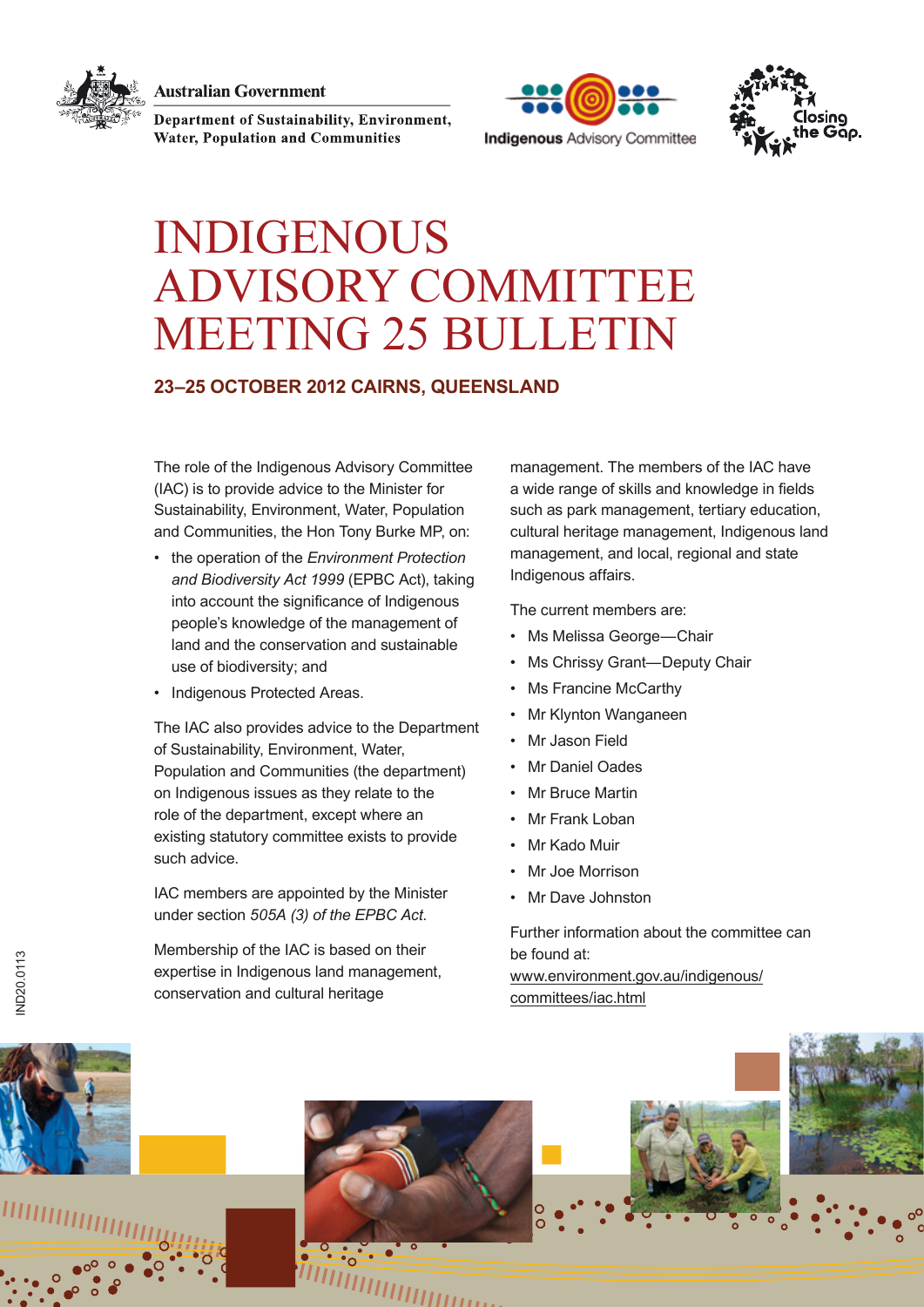# **Purpose**

The purpose of this bulletin is to provide a publically available summary of issues we discussed at our 25th meeting held in Cairns, Queensland, on 23–25 October 2012. It is hoped that this information can assist Indigenous communities who are actively involved with land and sea country management to keep up to date with the Australian Government's environmental policies and programs and the advisory work that we do.

## **Meeting with local Indigenous organisations**

The IAC holds two meetings per year. One meeting is convened outside of Canberra to provide an opportunity for the IAC to meet with local Indigenous organisations involved with land and sea management activities and to find out what is happening on the ground. The IAC takes these matters on board when providing advice to the Minister and the department.

In Cairns we met with the following:

- Wet Tropics Management Authority;
- • Jabalbina Yalanji Aboriginal Corporation;
- • North Queensland Land Council;

munumumu

- • Rainforest Aboriginal Peoples Alliance; and
- Balkanu Cape York Development Corporation.

It is clear that from this meeting that those Indigenous organisations have to deal with a lot complex issues around land and sea management. We discussed land tenure issues and having to comply with the *Native Title Act 1984*, pastoral and rural leases, the *Queensland Heritage Act 1992*, Regional council's regulations, *Queensland Nature Conservation Act 1992*, *National Parks Wildlife Reserves Act 1975*, agreements such as Indigenous Land Use Agreements and Traditional Use of Marine Resource Agreements amongst other pieces of legislation. Discussions also included organisations having to comply with various government agencies funding requirements.

*THIHIIIIIIIIIIII* 

# **Australian Landcare Council— Indigenous Working Group**

The IAC also met with the Indigenous Working Group (IWG) of the Australian Landcare Council. The IWG is the advisory group for the Australian Landcare Council within the Department of Agriculture, Fisheries and Forestry. We are looking at ways to work together on any common issues that arise for Indigenous peoples and communities regarding land management activities and the use of Indigenous ecological knowlege in land management practices.

# **Caring for our Country**

The IAC received a briefing from the department on Caring for our Country—'The next five years of the Caring for our Country Initiative'. The department has finalised their consultations with stakeholders and are now designing of the second phase of the program (which will commence 1 July 2013). An online publication is expected to be released in the coming months. Information about the Indigenous Caring for Country strategy is available at: [www.environment.gov.au/indigenous/index.html](http://www.environment.gov.au/indigenous/index.html)

# **Threatened Species Scientific Committee**

The department has a Threatened Species Scientific Committee (TSSC) which is also established under the EPBC Act. This committee provides advice to the Minister on the amendment and updating of lists for threatened species, threatened ecological communities, and key threatening processes together with the making or adoption of recovery plans and threat abatement plans. More details about this committee can be found at: [www.environment.gov.au/](http://www.environment.gov.au/biodiversity/threatened/committee.html) [biodiversity/threatened/committee.html](http://www.environment.gov.au/biodiversity/threatened/committee.html)

Both the IAC and TSSC committee members have recently developed a set of draft protocols to reflect the relevant objects in the EPBC Act that seek to promote a co-operative approach to the protection and management of the environment. These protocols will recognise the role of Indigenous people in the conservation and ecologically sustainable use of Australia's biodiversity and promote the use of Indigenous people's knowledge of biodiversity.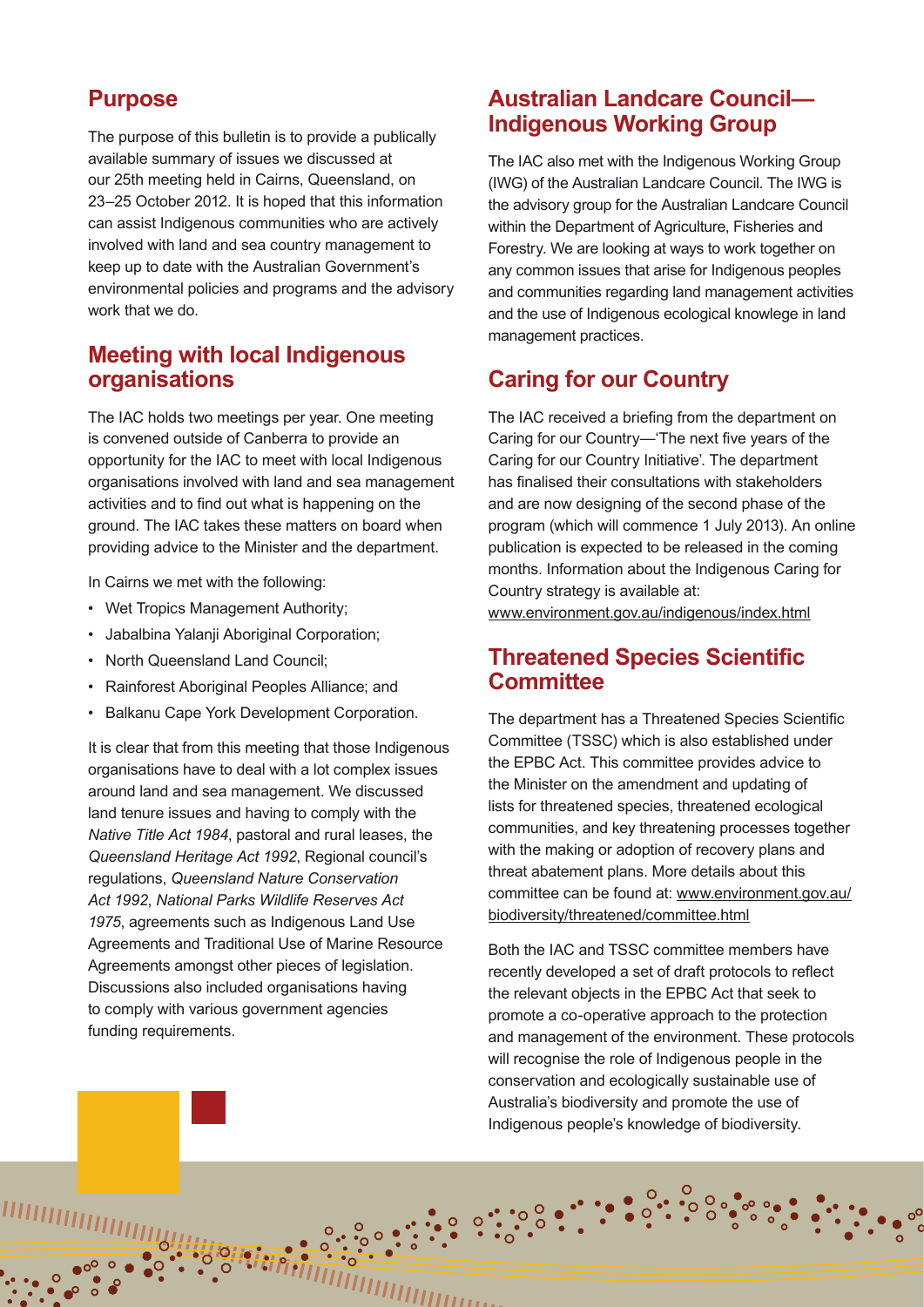# **Indigenous Cultural & Spiritual Values in Water Quality Planning**

The IAC received briefing on the recently released Indigenous Cultural & Spiritual Values in Water Quality Planning report. This report presents a suite of case studies demonstrating water quality management that takes into account Indigenous cultural and spiritual values. The case studies include contributions from state government agency representatives, researchers and Indigenous organisations.

The report was commissioned by the Department to contribute to guidance on cultural and spiritual values, under a review of the National Water Quality Management Strategy Australian and New Zealand Guidelines for Fresh and Marine Water Quality. It can be found at:

[www.environment.gov.au/water/publications/quality/wa](http://www.environment.gov.au/water/publications/quality/water-quality-planning-indigenous.html) [ter-quality-planning-indigenous.html](http://www.environment.gov.au/water/publications/quality/water-quality-planning-indigenous.html)

#### **Reforms for Australia's national environment law**

The IAC was provided with an update on the reforms for Australia's national environment law. The background to the reforms is that on 24 August 2011 the Minister released the government response to the independent review of the EPBC Act as part of a broad package of reforms for Australia's national environment law. Announcing the reform package the Minister said that these reforms would:

- • deliver better environmental protection focusing on whole regions and ecosystems and faster environmental assessments;
- • provide a consistent national approach to environmental impact assessments that removes duplication, cuts red tape; and
- provide better upfront quidance on legislation requirements, with more long-term certainty and transparency.

'''''''''''''''''''''

 $\cdot \circ \circ$ 

mmmmmmm

As part of its work to implement this reform package, the Australian Government has been leading a national reform process to deliver a simpler environmental protection system that has clearer standards and gives faster decisions to ensure our nation has a both a resilient environment and a strong economy.

## **International Indigenous Peoples and Local Communities Land and Sea Managers Network conference**

In June 2012 the Chair and IAC member, Mr Daniel Oades, attended the International Rio+20 Conference in Rio, Brazil. They accompanied the Prime Minister, the Hon Julia Gillard MP, who announced that Australia will host an International Conference on establishing an International Indigenous Peoples and Local Communities Land and Sea Managers Network. This conference will be held in Darwin from 26-31 May 2013. The IAC has been consulted on the themes for the conference and the Chair and Deputy Chair are on the national advisory group. For more information about the conference please go to: [www.worldindigenousnetwork.net/](http://www.worldindigenousnetwork.net/)

## **Commonwealth Marine Reserves**

On 16 November 2012 Minister Burke announced the proclamation to protect more than 2.3 million square kilometres of ocean environment. This in effect is the world biggest network of marine reserves set up to protect Australia's marine environments. At the meeting the IAC was briefed on this proclamation and the government's next step of developing management plans for these marine reserves. It is important for Indigenous communities who have an interest in those areas declared a marine reserve to be aware of these plans as they should be consulted and are encouraged to provide a submission on the development of these plans. More information about the marine reserves can be found at [www.environment.gov.au/marinereserves/](http://www.environment.gov.au/marinereserves/index.html) [index.html](http://www.environment.gov.au/marinereserves/index.html)

More information about the management plans can be found at [www.environment.gov.au/marinereserves/](http://www.environment.gov.au/marinereserves/management.html) [management.html](http://www.environment.gov.au/marinereserves/management.html)